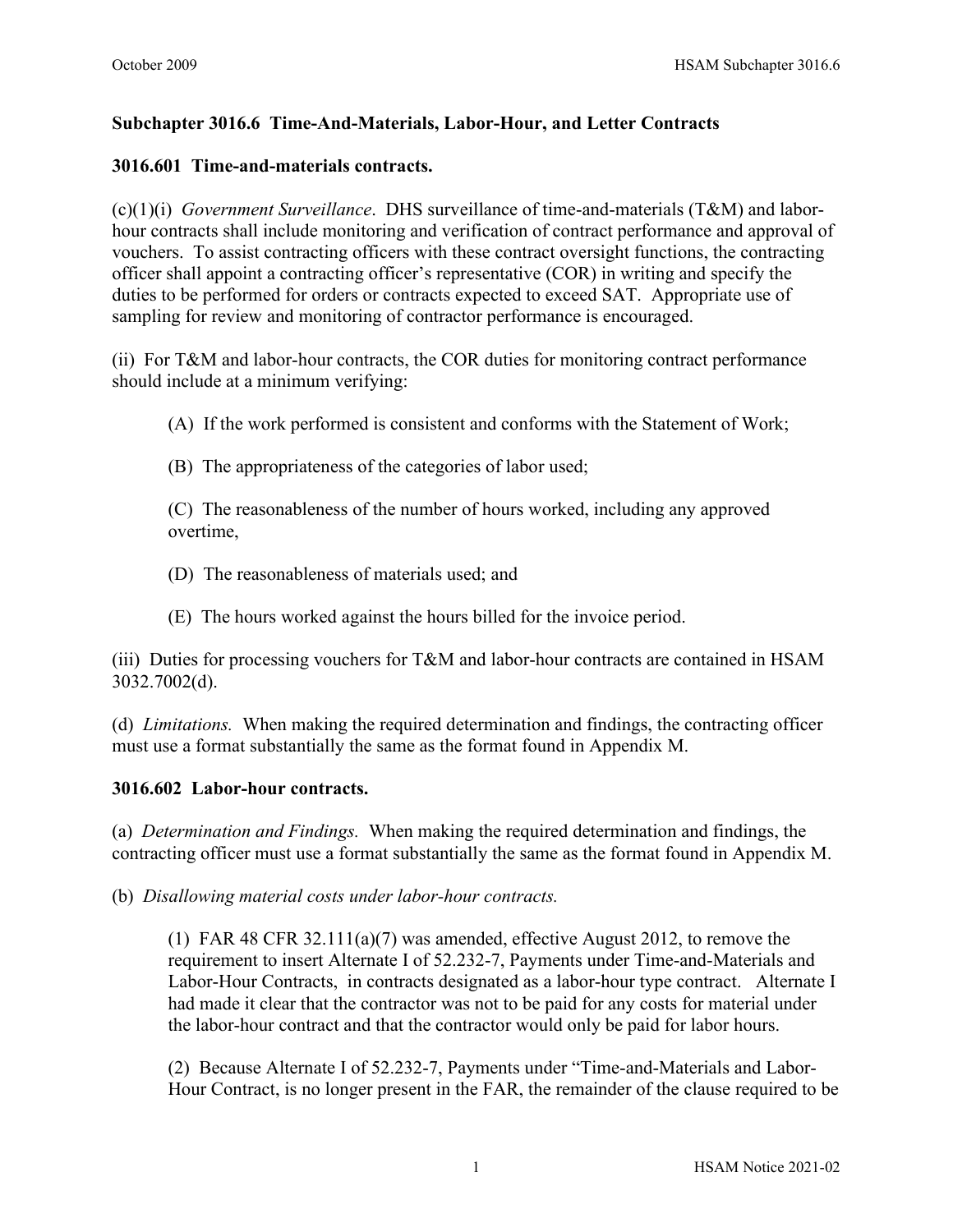used in a labor-hour contract includes terms and conditions that might be misinterpreted as authorizing payment for materials under a labor-hour contract. In order to ensure that the FAR clause is not misinterpreted, the contracting officer shall include a clear statement in each contract and order that contains a labor-hour item that the contract includes a line item that has been designated as a labor-hour contract type item and no amounts will be paid for material under labor-hour items in the contract (or order).

# **3016.603 Letter contracts.**

## **3016.603-2 Application.**

(c) The Chief of the Contracting Office (COCO), without redelegation, has the authority to approve a contracting officer's determination of a reasonable price or fee for a letter contract. The COCO, without redelegation, must approve extensions to the definitization of a letter contract.

### **3016.603-3 Limitations.**

The use of letter contracts will be authorized in accordance with HSAM 3043.7002-1. Letter contracts must contain the appropriate sections of the uniform contract format as discussed [FAR](https://www.acquisition.gov/far/current/html/Subpart%2015_2.html#wp1125227)  [15.204-1](https://www.acquisition.gov/far/current/html/Subpart%2015_2.html#wp1125227) as practicable. Profit or fee under letter contracts must not be paid until after definitization of the letter contract (see HSAR 3052.216-74). Requests for authority to issue a letter contract include as a minimum:

- (1) The name and address of the proposed contractor;
- (2) The location where the contract is to be performed;
- (3) The contract number, including modification number, if applicable;
- (4) A brief description of the work or services to be performed;
- (5) The amount of the letter contract;
- (6) The performance period or delivery schedule;
- (7) The estimated total amount of the definitive contract;

(8) The type of definitive contract to be executed (firm-fixed-price, cost-plus-award-fee, etc.);

(9) A statement that the definitive contract will contain all required clauses or that deviations to the required clauses have been obtained;

(10) A statement as to the necessity and advantage to the Government of a letter contract and why no other contract type is suitable; and